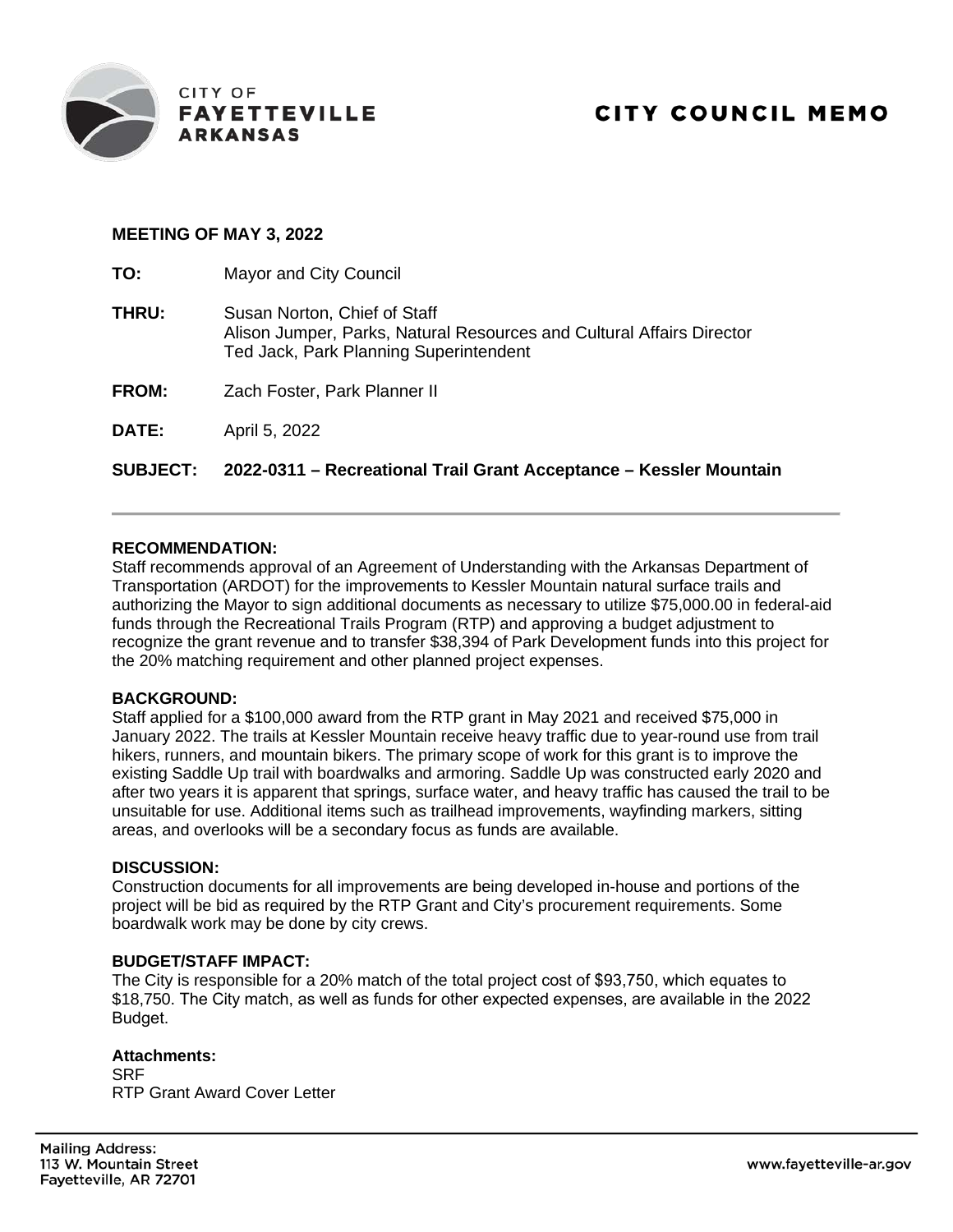**Attachments:**  SRF RTP Grant Award Cover Letter Agreement of Understanding with ArDOT with Form(s) LPA-005, LPA-018, and LPA-019 Map showing scope of work Budget Adjustment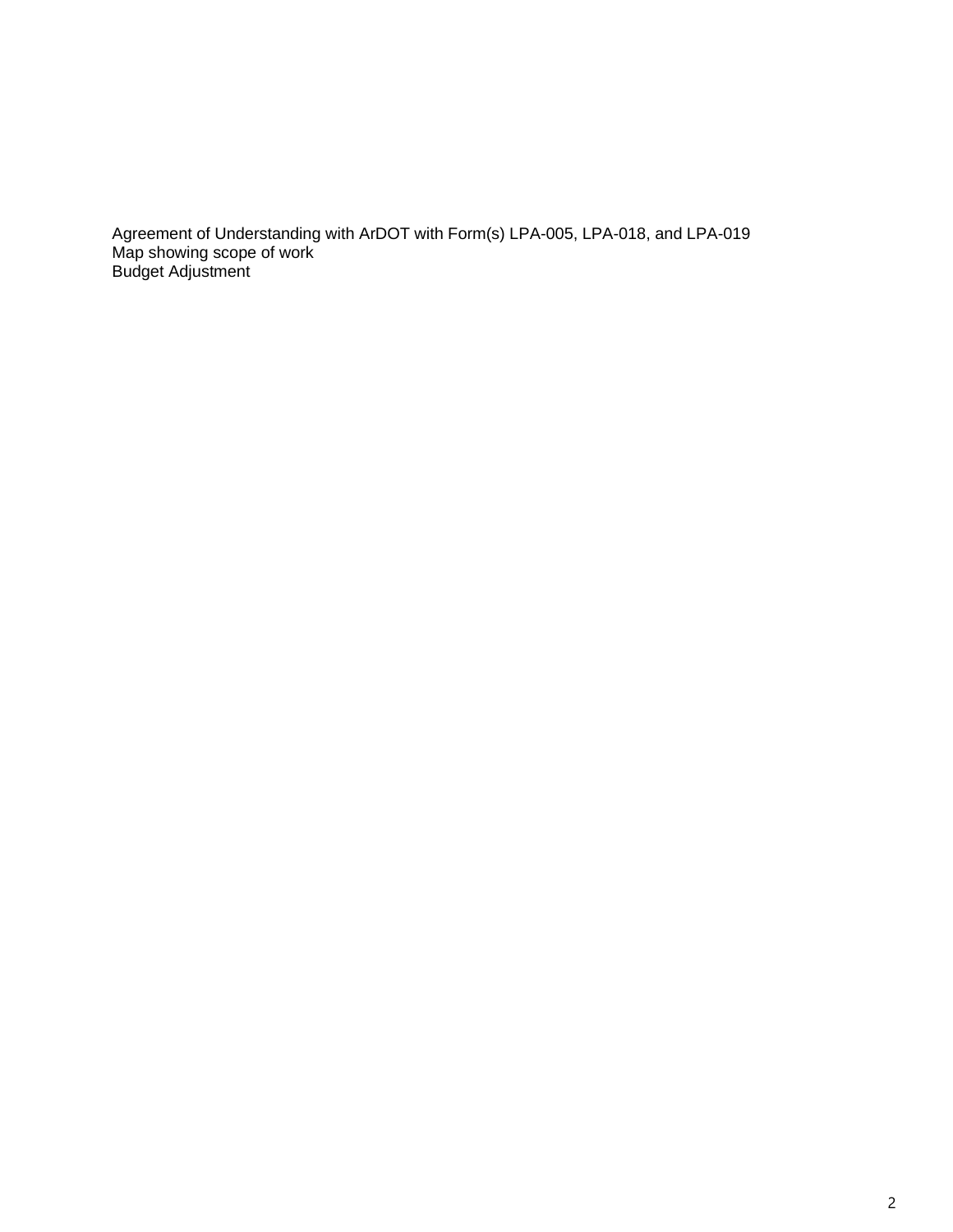

## ARKANSAS DEPARTMENT OF TRANSPORTATION

ARDOT.gov | IDriveArkansas.com | Lorie H. Tudor, P.E., Director

10324 Interstate 30 | P.O. Box 2261 | Little Rock, AR 72203-2261 Phone: 501.569.2000 | Voice/TTY 711 | Fax: 501.569.2400

March 1, 2022

**RECEIVED** MAR 0 7 2022 CITY OF FAYETTEVILLE<br>MAYOR'S OFFICE

The Honorable Lioneld Jordan Mayor of Favetteville 113 W. Mountain Fayetteville, AR 72701

> Re: Job 040876 F.A.P. RTP-1302(349) Fayetteville Kessler Mountain Trail  $(RTP-21) (S)$ **Washington County**

Dear Mayor Jordan:

Reference is made to the Fayetteville Kessler Mountain Trail project which was awarded Recreational Trails Program funding.

In order to proceed, you and the City Attorney must sign the enclosed Agreement of Understanding and return it to the Department. A copy of the Agreement of Understanding will be returned to you once fully executed. When submitting the Agreement to the Department for execution, you will also need to complete Form LPA-005, Form LPA-018, and Form LPA-019.

If you have any questions, please contact Carlos Meredith in our Program Management Division at (501) 569-2481 or Carlos. Meredith @ardot.gov.

Sincerely,

Mingh 2 Willer

Minghua Qiu Miller **Staff Program Management Engineer** 

Enclosure

c: Assistant Chief Engineer – Planning **Transportation Planning and Policy** District 4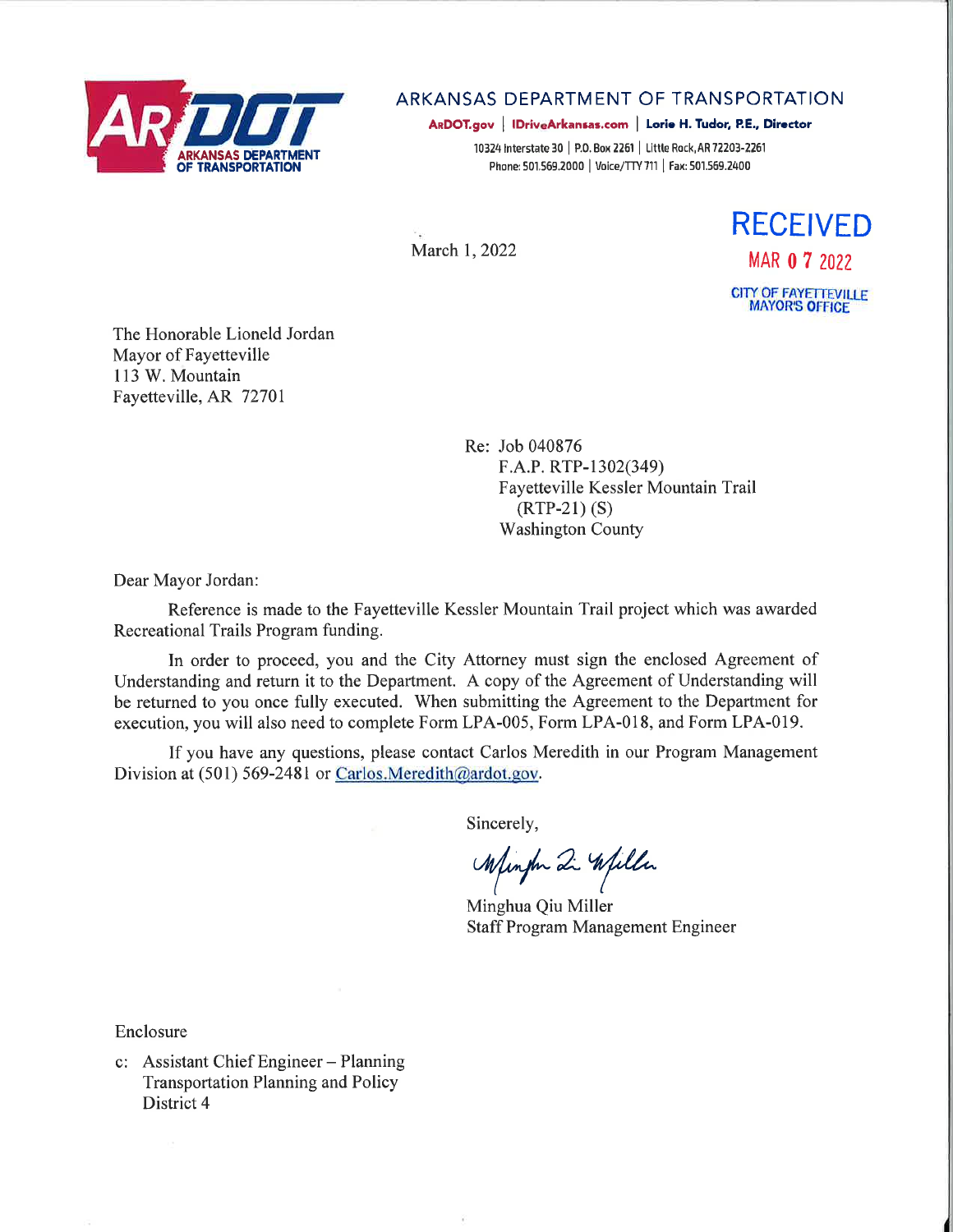# Kessler Mountain Regional Park Trail System PROJECT MAP



Park Planning 3/18/2022

**PRIMARY FOCUS**



**SECONDARY FOCUS**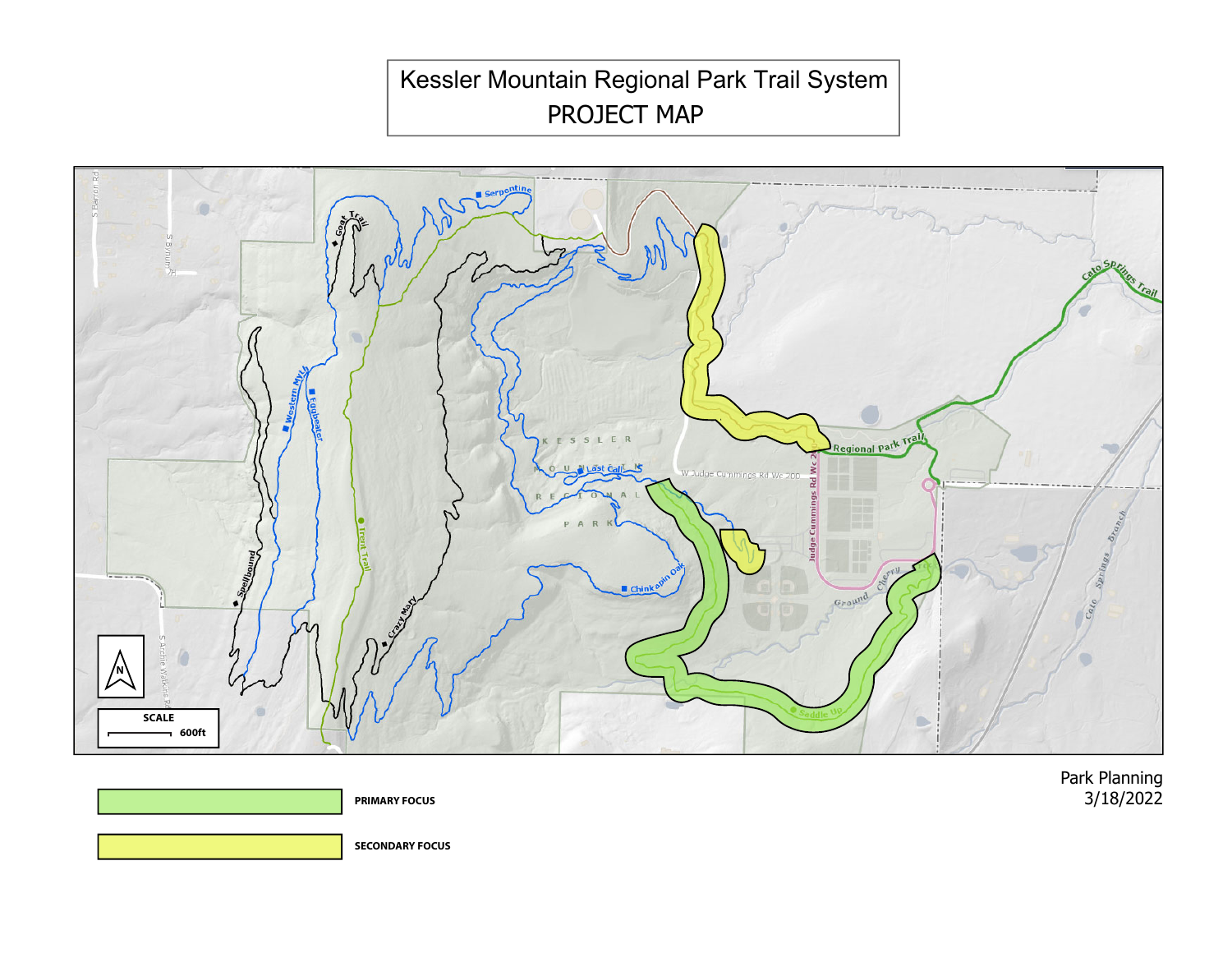#### **AGREEMENT OF UNDERSTANDING BETWEEN** THE CITY OF FAYETTEVILLE **AND** THE ARKANSAS DEPARTMENT OF TRANSPORTATION

In Cooperation with the U. S. Department of Transportation Federal Highway Administration

### **RELATIVE TO**

Implementation of Job 040876, Fayetteville Kessler Mountain Trail (RTP-21) (S) (hereinafter called the "Project") as an Arkansas Recreational Trails Program (RTP) NonMotorized project.

WHEREAS, funding in the Infrastructure Investment and Jobs Act (IIJA) includes 80% Federalaid funds to be matched with 20% non-federal funds for approved RTP projects; and

WHEREAS, the City of Fayetteville (hereinafter called "Sponsor") has expressed its desire to use Federal-aid funds for the eligible Project and to provide necessary matching for such funds; and

WHEREAS, the Sponsor has transmitted to the Arkansas Department of Transportation (hereinafter called the "Department") Resolution No. 168-21 from the Sponsor's governing body authorizing the Sponsor's CEO or their designated representative to execute agreements and contracts with the Department for the Project; and

WHEREAS, funding participation will be as follows, subject to a limit of \$75,000 maximum Federal-aid approved for the Project:

|                                         | Maximum   | Minimum      |
|-----------------------------------------|-----------|--------------|
|                                         | Federal % | Sponsor $\%$ |
| Project Design:                         |           | 100          |
| Right-of-Way/Utilities:                 |           | 100          |
| Project Construction:                   |           | 20           |
| <b>Project Construction Inspection:</b> |           | 100          |

WHEREAS, the Sponsor understands that these funds have been awarded for specific project purposes, not for the Sponsor to utilize until expended; and

WHEREAS, the Sponsor knows of no legal impediments to the completion of the Project; and

WHEREAS, it is understood that the Sponsor and the Department will adhere to the General Requirements for Recipients and Sub-Recipients Concerning Disadvantaged Business Enterprises (DBEs) (Form LPA-001) and that, as part of these requirements, the Department may set goals for DBE participation in the Project ranging from 0% to 100% that are practical and related to the potential availability of DBEs in desired areas of expertise; and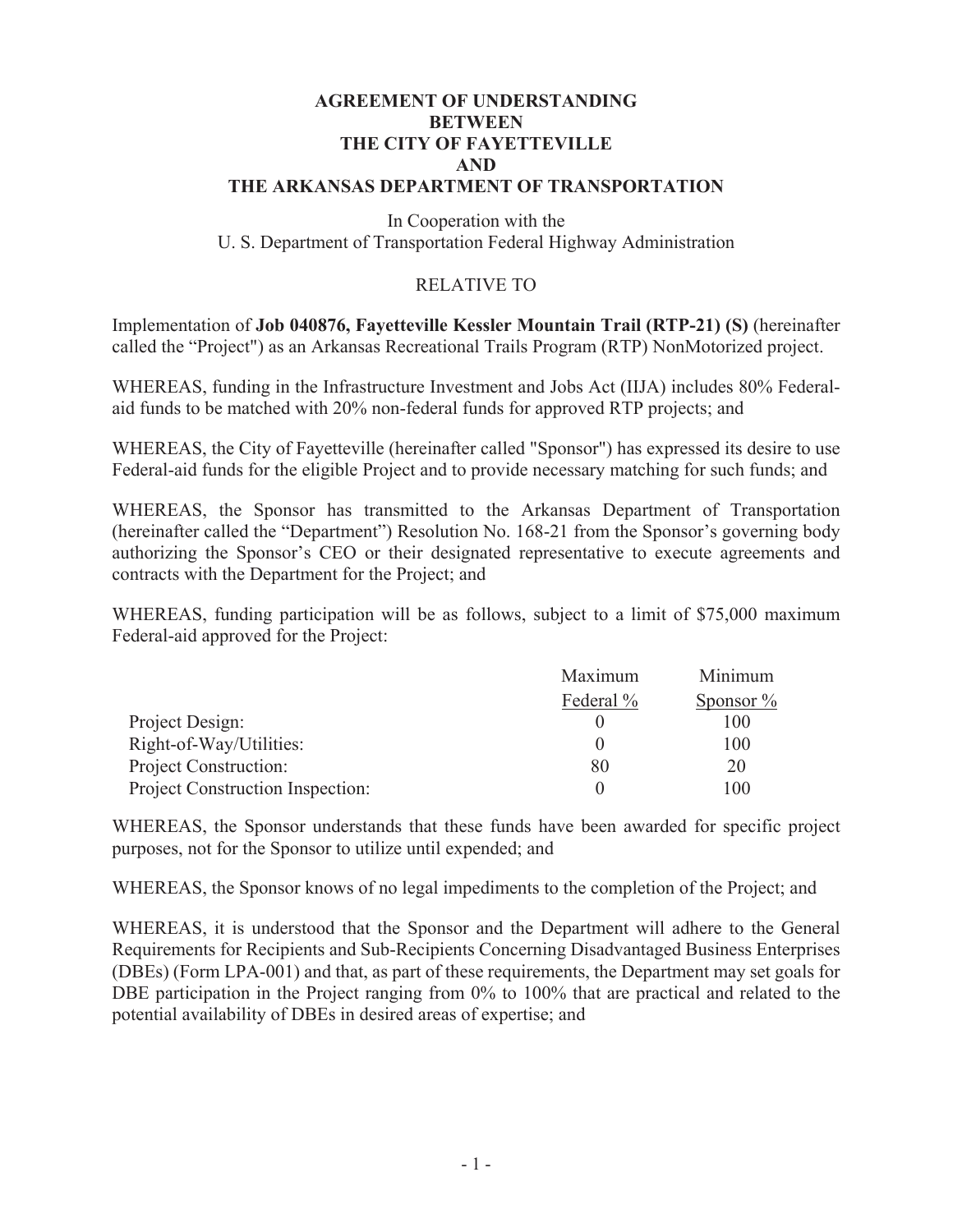WHEREAS, the Department has published the Arkansas Local Public Agency Project Manual (available at ARDOT.gov) which outlines procedures and requirements which must be followed during development and construction of the Project; and

WHEREAS, the parties agree, unless specifically stated otherwise, that the provisions of this agreement are not intended to created or confer a third party benefit or right in any person or entity, not a party to this agreement.

IT IS HEREBY AGREED that the Sponsor and the Department, in cooperation with the Federal Highway Administration (FHWA), will participate in a cooperative program for implementation of the Project and will accept the responsibilities and assigned duties as described hereinafter.

### THE SPONSOR WILL:

- 1. Notify the Department in writing who the Sponsor designates as its full-time employee to be in responsible charge of the day to day oversight of the Project (Form LPA-005). If the designated full time employee changes, the Sponsor must notify the Department by resubmitting Form LPA-005. The duties and functions of this person are:
	- Oversee project activities, including those dealing with cost, time, adherence to contract requirements, construction quality and scope of Federal-aid projects;
	- Maintains familiarity of day to day project operations, including project safety issues;
	- Makes or participates in decisions about changed conditions or scope changes that require change orders and/or supplemental agreements;
	- During construction, visits and reviews the project on a daily basis;
	- Reviews financial processes, transactions and documentation to ensure that safeguards are in place to minimize fraud, waste, and abuse;
	- Directs project staff, Sponsor or consultant, to carry out project administration and contract oversight, including proper documentation;
	- Be aware of the qualifications, assignments and on-the-job performance of the Sponsor and consultant staff at all stages of the project.
- 2. Sponsors that require a reduction or modification to the scope of their project will submit the Revision of Project Scope and Budget (Form LPA-004) with the signed Agreement of Understanding.
- 3. Prepare plans, specifications, and a cost estimate for construction. A registered professional engineer must sign the plans and specifications for the project if the project includes design of structural components. (See Form LPA-003 for items to be included in the bid proposal.) Plans which include the design of only non-infrastructure components will not require a registered stamp.
- 4. Be responsible for any necessary coordination with affected railroads including preliminary and final plan review and for executing any formal railroad maintenance and construction agreements that may be necessary for the project. This includes ensuring that potential bidders are aware of railroad coordination required during construction including flagging services and insurance.
- 5. Submit plans at 30%, 60%, and 90% completion stages for Department review.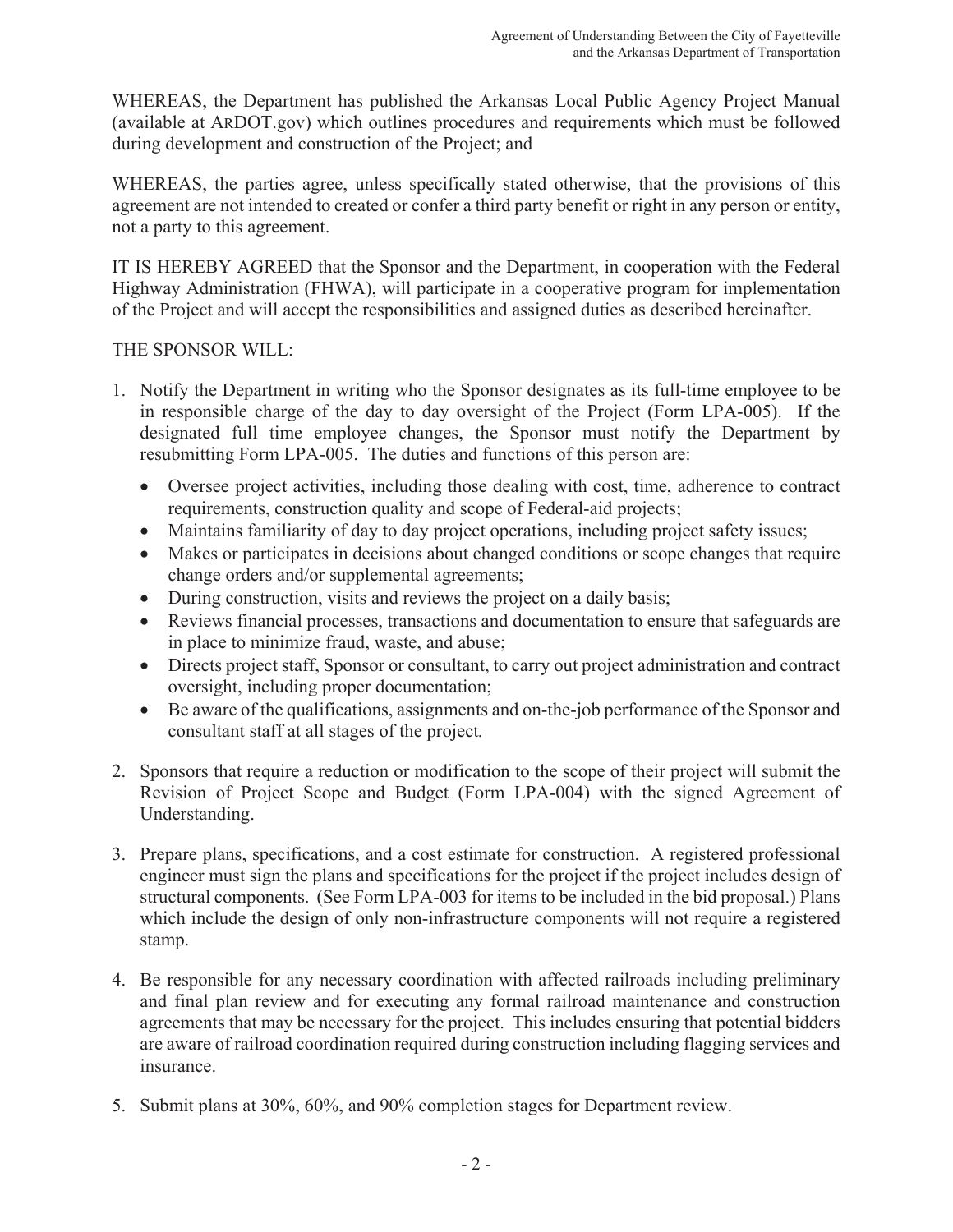6. Submit the following deliverables for the Project by the listed deadline or risk possible cancellation of the Federal-aid award or significant delay of the Project. If a deadline is missed, the Sponsor may be required to submit a reason for the delay and request a time extension in writing.

| Deliverable                                                          | Deadline                                                                   |  |
|----------------------------------------------------------------------|----------------------------------------------------------------------------|--|
| Signed Agreement of Understanding for<br>Execution by the Department | 60 Days from the Kick-off Meeting                                          |  |
| 30% Complete Plans for Review                                        | 180 Days from the Kick-off Meeting                                         |  |
| 60% Complete Plans for Review                                        | 90 Days from the return of Department<br>comments on previous set of plans |  |
| 90% Complete Plans for Review                                        | 90 Days from the return of Department<br>comments on previous set of plans |  |
| Final<br>Plans, Bid Documents,<br>and                                | 90 Days from the return of Department                                      |  |
| Request for Authority to Advertise                                   | comments on previous set of plans                                          |  |

- 7. Complete the process for all permits that might be required for the project. This could include, but is not limited to, the US Army Corp of Engineers Section 404 permit; and the Arkansas Department of Environmental Quality's Section 401 Water Quality Certification, Short Term Activity Authorization, and National Pollutant Discharge Elimination System permit. The Section 404 permitting application(s) and/or determination information should be submitted with the plans to the Department in order to aid in the completion of the environmental documentation.
- 8. Provide any necessary higher levels of investigation for the required environmental document should the Project have uncertain or significant cultural, environmental or social impacts; have a likelihood of generating controversy; and/or possible economic impacts. For projects located on federal lands, the Sponsor must submit a completed environmental document for the Project, approved by the agency with authority over the federal lands.
- 9. Comply with provisions of the Americans with Disabilities Act, Section 504 of the Rehabilitation Act of 1973, Title VI of the Civil Rights Act of 1964, FHWA RTP Guidance, and any other Federal, State, and/or local laws, rules and/or regulations. (See Form LPA-003 for items to be included in the bid proposal).
- 10. Before acquiring property or relocating utilities, contact the Department's Right of Way Division to obtain the procedures for acquiring right-of-way and adjusting utilities in conformance with federal regulations. NOTE: Failure to notify the Department prior to initiating these phases of work may result in all project expenditures being declared nonparticipating in federal funds.
- 11. Acquire property in accordance with the Uniform Relocation Assistance and Real Property Acquisition Policies Act of 1970, as amended (commonly referred to as the "Uniform Act").
- 12. Provide a copy of the registered deed or other approved documentation and an appropriate certification stating the Sponsor's clear and unencumbered title to any right-of-way to be used for the Project and the land is accessible to the general public for recreational or transportation purposes (See Form LPA-007). If property has been acquired for the Project, use Form LPA-006 for certification of the right-of-way.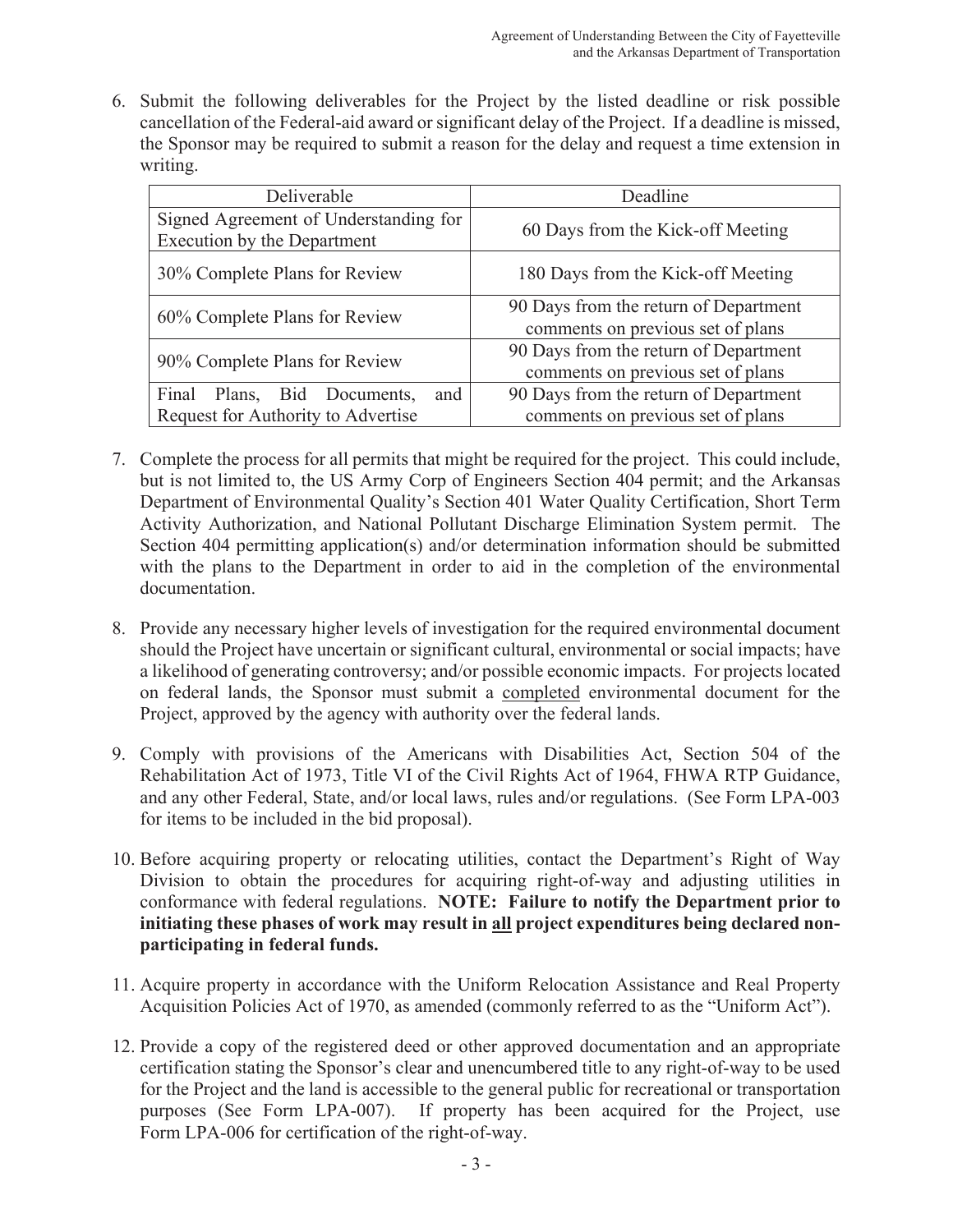- 13. Ensure the preparation of utility adjustment and right-of-way plans are in accordance with Arkansas State Highway Commission Policy.
- 14. Submit a certification letter (Form LPA-008), including all items noted, to the Department when requesting authority to advertise the Project for construction bids.
- 15. Refrain from any Project construction for which the Sponsor expects monetary reimbursement until a Notice to Proceed is received from the Department.
- 16. If the project is to be advertised, it must be done in accordance with federal procedures as shown in Form LPA-010. NOTE: FHWA authorization and Department approval must be given prior to advertising for construction bids.
- 17. Forward a copy of all addenda to the Project during the advertisement to the Department.
- 18. After bids are opened and reviewed, submit a certification (Form LPA-011), including all items noted, to the Department and request concurrence in award of the contract.
- 19. Prior to issuing the notice to proceed to the Contractor, the Sponsor must hold a preconstruction meeting with the Contractor and must invite the Department's Resident **Engineer assigned to the Project.**
- 20. Construct the Project in accordance to plans and specifications that were developed by the Sponsor, or the Sponsor's representative, and were reviewed and approved by the Department prior to the issuance of the Notice to Proceed.
- 21. Perform construction inspection in accordance with the Guideline for Inspection of Locally Administered Construction Contracts for Transportation Alternatives Program (TAP) Projects and Recreational Trails Program (RTP) Projects (Form LPA-023).
- 22. Make payments to the contractor for work accomplished in accordance with the plans and specifications and then request reimbursement from the Department on the Construction Certification and Reimbursement Request (CCRR) form (Form LPA-014). For projects being constructed using the Sponsor's forces, reimbursement requests will also be submitted using the CCRR. Requests for reimbursement must be made at least once every three (3) months that construction projects are active in order to avoid being put on the FHWA inactive project list.
- 23. Attach Report of Daily Work Performed (Form LPA-015) for all days that correspond with each CCRR submittal.
- 24. Prior to executing the work, submit change orders (Form LPA-022) to the contract to the Department's Resident Engineer assigned to the project for review and approval for program eligibility.
- 25. Upon project completion hold a final acceptance meeting for the Project and submit the Final Acceptance Report form certifying that the Project was accomplished in accordance with the plans and specifications (Form LPA-016). This form must be signed by the engineer performing construction inspection on the Project, the Department's Resident Engineer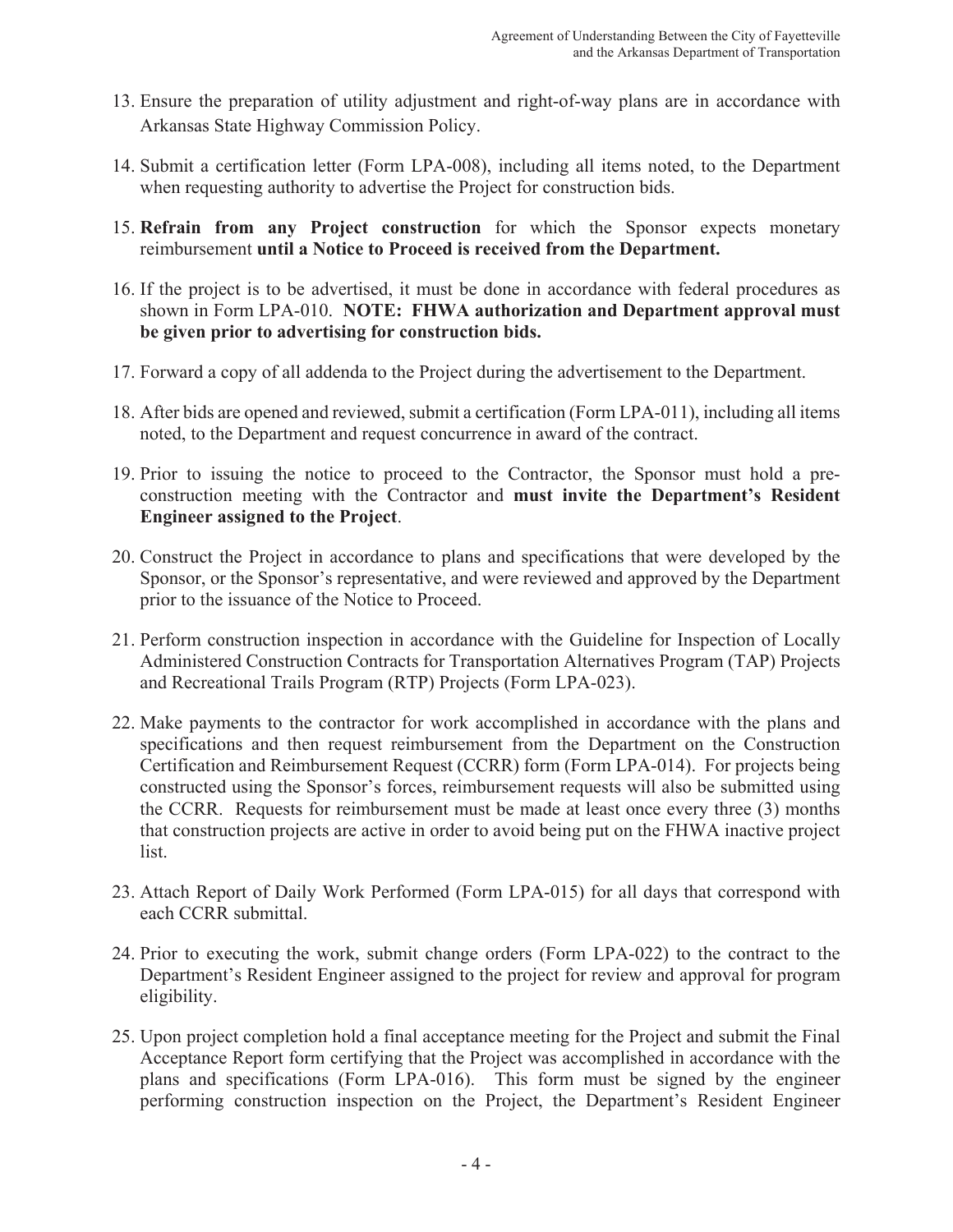assigned to the project, the Sponsor's full-time employee in responsible charge, and the Sponsor's CEO.

- 26. Maintain accounting records to adequately support reimbursement with Federal-aid funds and be responsible for the inspection, measurement and documentation of pay items, and certification of all work in accordance with the plans and specifications for the Project and for monitoring the Contractor and subcontractor(s) for compliance with the provisions of FHWA-1273, Required Contract Provisions, Federal-aid Construction Contracts, and Supplements.
- 27. Pay all unpaid claims for all materials, labor, and supplies entered into contingent or incidental to the construction of said work or used in the course of said work including but not limited to materials, labor, and supplies described in and provided for in Act Nos. 65 and 368 of 1929, Act No. 82 of 1935, and Acts amendatory thereof.
- 28. Agree that any and all claims for damages to property or injury to persons caused by any act or omission, negligence, or misconduct from the performance of work by the Sponsor's contractor on the Project shall be the sole responsibility of the Sponsor's contractor and in this regard the Sponsor shall require the contractor on the Project to procure and maintain a General Public Liability Insurance Policy during the duration of the Project which shall be endorsed to include broad form general liability and complete operations coverage on the Project. The contractor shall furnish the Sponsor with documentation of proof of liability insurance coverage with submission of the signed contract.
- 29. Agree that any claims, liability, costs, expenses, demands, settlements, or judgments arising from misconduct or the negligent acts or omissions of the Sponsor, its employees, agents or contractors in the performance of the Project and this Agreement must be presented to the Sponsor. Further, the Sponsor by acceptance of this grant, agrees that the Department and the Arkansas State Highway Commission, as the pass-through entity, have no duty or responsibility for the design, construction, maintenance or operation of the Project that is the subject of this grant, and, therefore shall have no liability related to the design, construction, maintenance or operation of the Project. The Sponsor also agrees to assume all risks associated with the work to be performed by its agents, employees, and contractors under this grant and Agreement and the Department and the Arkansas State Highway Commission, as the passthrough entity, shall not be responsible or liable for any damages whatsoever from the actions of the Sponsor, its employees, agents and contractors.
- 30. Assure that its policies and practices with regard to its employees, any part of whose compensation is reimbursed from federal funds, will be without regard to race, color, religion, sex, national origin, age, or disability in compliance with the Civil Rights Act of 1964, the Age Discrimination in Employment Act of 1967, The Americans with Disabilities Act of 1990, as amended, and Title 49 of the Code of Federal Regulations Part 21 (49 CFR 21), Nondiscrimination in Federally-Assisted Programs of the Department of Transportation.
- 31. Retain all records relating to inspection and certification, the Contractor's billing statements, and any other files necessary to document the performance and completion of the work in accordance with requirements of 2 CFR Part 200 - Uniform Administrative Requirements, Cost Principles, and Audit Requirements for Federal Awards (Form LPA-017).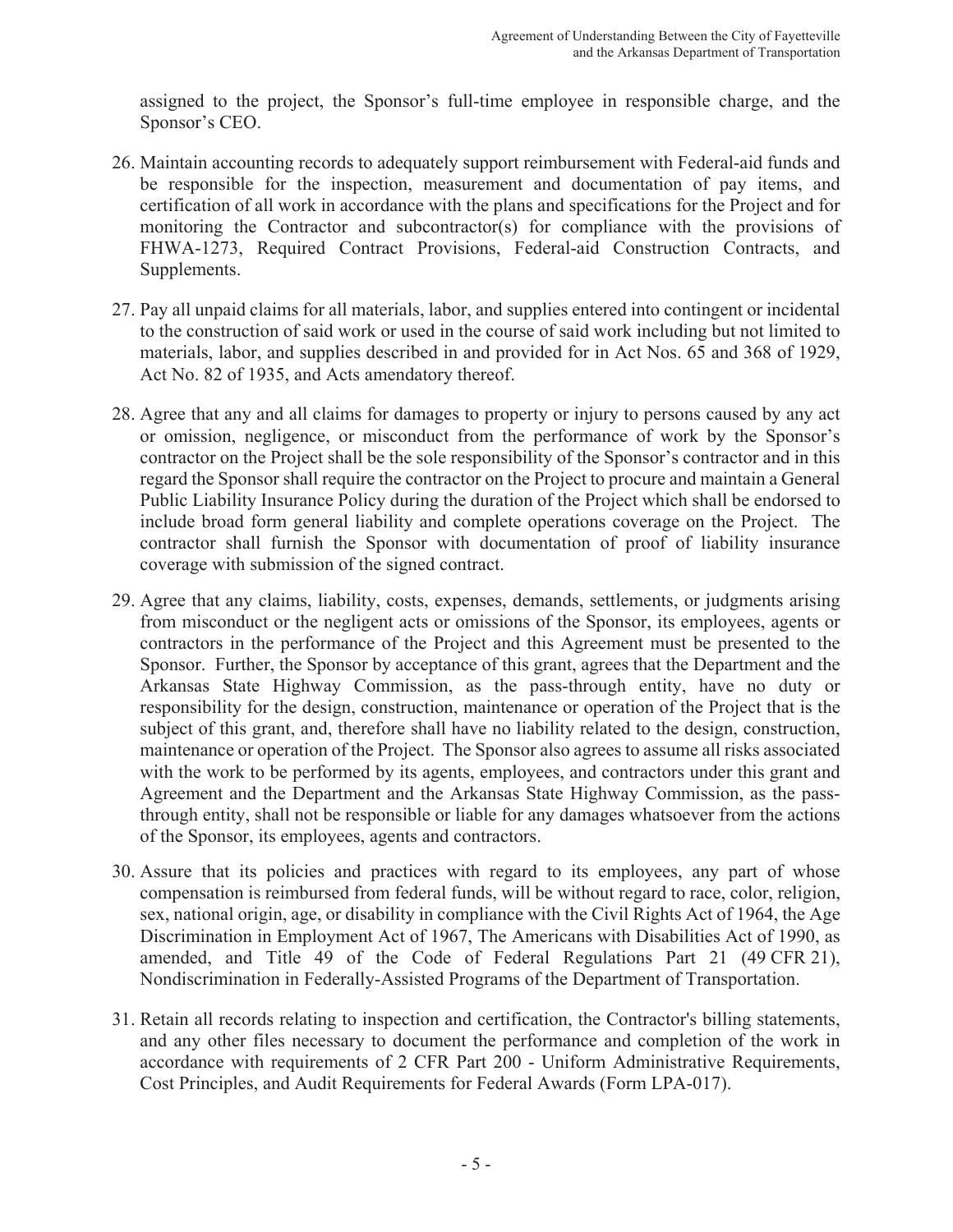- 32. Grant the right of access to Sponsor's records pertinent to this Project and the right to audit by the Department and Federal Highway Administration officials.
- 33. Be responsible for 100% of all project costs incurred should the Project not be completed as specified.
- 34. Be responsible for 100% of any and all expenditures for which federal funds do not participate or that are not approved for federal funds.
- 35. Sign and transmit to the Department the Certification for Grants, Loans, and Cooperative Agreements (Form LPA-018), which is necessary for Project participation.
- 36. Repay to the Department the federal share of the cost of any portion of this Project if, for any reason, federal participation is removed due to actions or inactions of the Sponsor, its agents, its employees, or its assigns or the Sponsor's consultants or contractors or their agents. Such actions or inactions shall include, but are not limited to, federal non-participation arising from problems with design plans, specifications, construction, change orders, construction inspection, or contractor payment procedures. The Sponsor understands and agrees that the Department may cause necessary funds to be withheld from the Sponsor's Motor Fuel Tax allotment should the Sponsor fail to pay to the Department any required funds, fail to complete the Project as specified, or fail to adequately maintain or operate the Project.
- 37. Repay all federal funds if this is determined necessary for any reason.
- 38. Retain total, direct control over the Project throughout the life of the improvements and not, without prior approval from the Department:
	- sell, transfer, or otherwise abandon any portion of the Project;
	- change the intended use of the Project as approved;
	- make significant alterations to any improvements constructed with Federal-aid funds; or
	- cease maintenance or operation of a project due to the Project's obsolescence.
- 39. Be responsible for satisfactory maintenance and operation of all improvements and for adopting regulations and ordinances as necessary to ensure this. Failure to adequately maintain and operate the Project in accordance with Federal-aid requirements may result in the Sponsor's repayment of Federal funds and may result in the withholding of all future Federal-aid funds.
- 40. Submit to the Department a Single Audit in accordance with the Office of Management and Budget (OMB) Circular A-133 each fiscal year that the Sponsor expends more than \$500,000 of Federal-aid from any federal source including, but not limited to, the U.S. Department of Transportation. The fiscal year used for the reporting is based on the Sponsor's fiscal year. The \$500,000 threshold is subject to change after OMB periodic reviews.
- 41. Promptly notify the Department if the Project is rendered unfit for continued use by natural disaster or other cause.
- 42. Complete and transmit to the Department both pages of the Federal Funding Accountability and Transparency Act (FFATA) Reporting Requirements (Form LPA-019).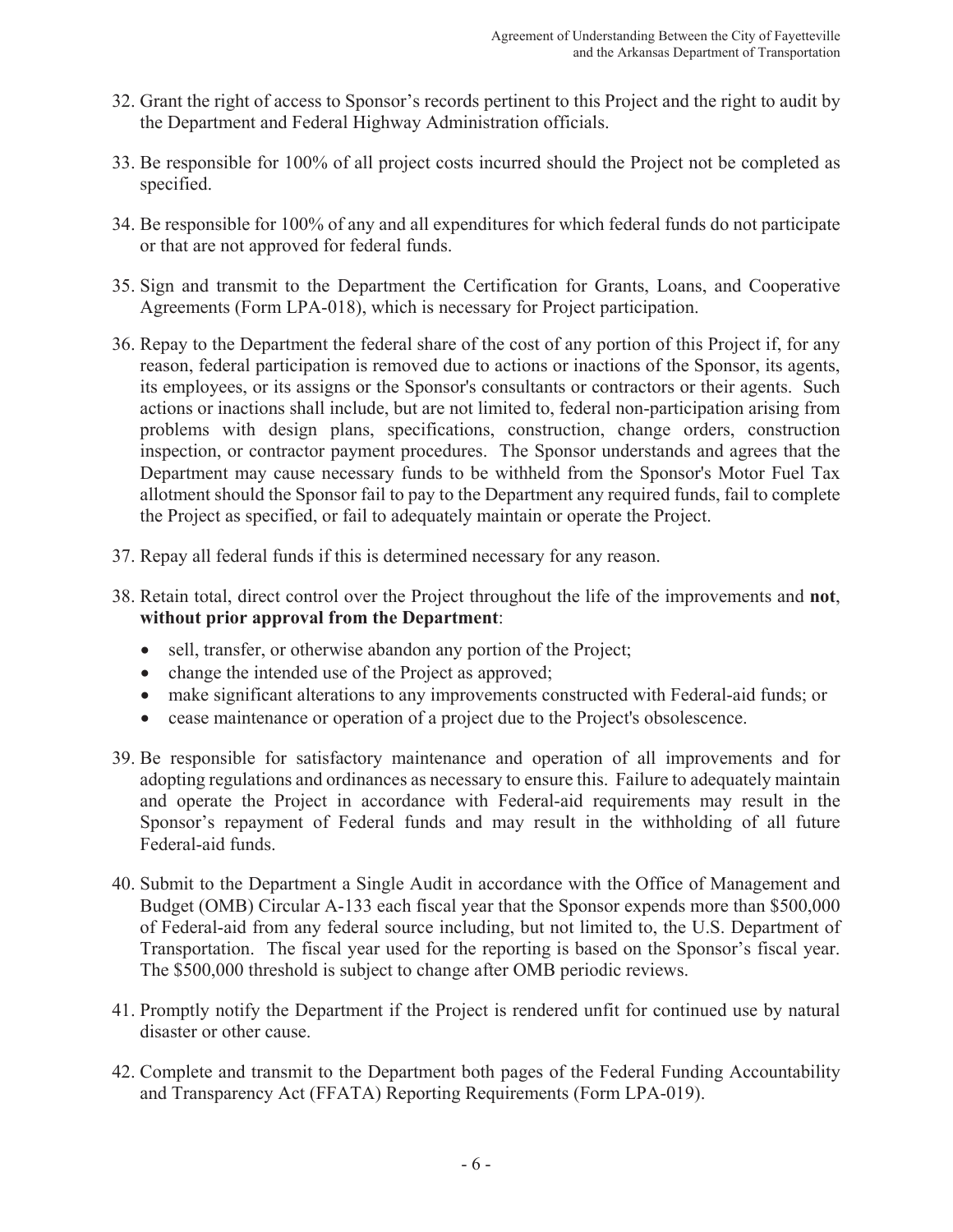43. After each quarter of the calendar year, complete and transmit to the Department the LPA Project Quarterly Report Form (Form LPA-020) until the project is complete.

THE DEPARTMENT WILL:

- 1. Maintain an administrative file for the Project and be responsible for administering Federal-aid funds.
- 2. Request review from the Arkansas Historic Preservation Program (AHPP).
- 3. Provide routine environmental documentation for the Project.
- 4. Notify the Sponsor when right-of-way and/or utility plans are approved and the Sponsor may proceed with right-of-way acquisition and/or utility adjustments.
- 5. Upon receipt of the Sponsor's certification of right-of-way (property) ownership, provide the appropriate documentation to the file.
- 6. Review plans and specifications for project/program eligibility.
- 7. Ensure substantial compliance with federal contracting requirements through review of the bidding proposal for inclusion of required federal forms, review of the administration of the DBE program provisions, and general compliance with 23 CFR 635.
- 8. Advise the Sponsor when to proceed with Project construction or advertisement of the Project for construction bids.
- 9. Review bid tabulations and concur in award of the construction contract for the Project.
- 10. Participate in the Sponsor's preconstruction and final acceptance meetings.
- 11. Visually verify (insofar as is reasonably possible) that the work meets contract requirements before reimbursement is made to the Sponsor.
- 12. Review and approve any necessary change orders for project/program eligibility.
- 13. Reimburse the Sponsor 80% (Federal-aid share) for eligible costs up to the maximum Federalaid amount as approved in the CCRR form (Form LPA-014). This reimbursement will be limited to the maximum Federal-aid amount and to the federal amount available at the time payment is requested. If the payment requested exceeds the Federal-aid available at the time, the difference will be reimbursed as additional Federal-aid for the Project becomes available.
- 14. Subject to the availability of Federal-aid allocated for the Project, pay the Sponsor the remaining amount due upon completion of the Project and submittal of the certified Final Acceptance Report form (Form LPA-016).
- 15. Provide all form updates via email to the contact as shown on Form LPA-005.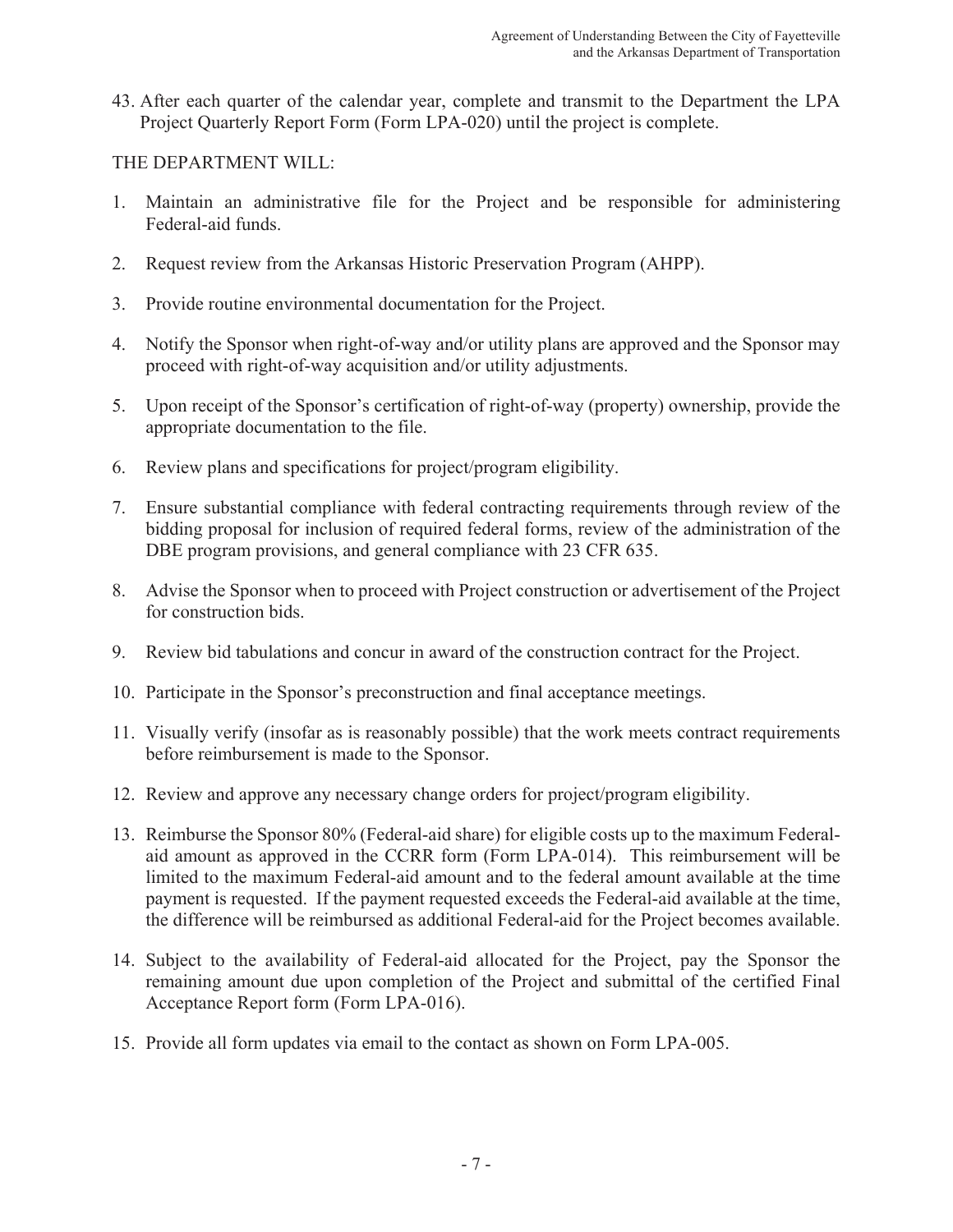IT IS FURTHER AGREED that the Department reserves the right to cancel the Project without liability against the Department for any reason including, but not limited to, unreasonable delay or lack of progress, the Sponsor is unable to provide an audit-worthy reason for the substantial delay in the project development or completion process, or the Sponsor is unresponsive to the Department's requests.

IT IS FURTHER AGREED that should the Sponsor fail to fulfill its responsibilities and assigned duties as related in this Agreement, such failure may disqualify the Sponsor from receiving all future Federal-aid funds administered by the Department.

IT IS FURTHER AGREED that should the Sponsor fail to pay to the Department any required funds due for implementation of the Project or fail to complete the Project as specified in this Agreement, or fail to adequately maintain or operate the Project, the Department may cause such funds as may be required to be withheld from the Sponsor's Motor Fuel Tax allotment.

|        | IN WITNESS WHEREOF, the parties thereto have executed this Agreement on this |  |
|--------|------------------------------------------------------------------------------|--|
| day of |                                                                              |  |

ARKANSAS DEPARTMENT OF **TRANSPORTATION** 

THE CITY OF FAYETTEVILLE

Lorie H. Tudor, P.E. Director

Lioneld Jordan Mayor

Kit Williams **City Attorney** 

All Forms referenced in this Agreement are available in digital format on the Department's webpage www.ardot.gov/lpa.

#### **ARKANSAS DEPARTMENT OF TRANSPORTATION NOTICE OF NONDISCRIMINATION**

The Arkansas Department of Transportation (Department) complies with all civil rights provisions of federal statutes and related authorities that prohibit discrimination in programs and activities receiving federal financial assistance. Therefore, the Department does not discriminate on the basis of race, sex, color, age, national origin, religion (not applicable as a protected group under the Federal Motor Carrier Safety Administration Title VI Program), disability, Limited English Proficiency (LEP), or low-income status in the admission, access to and treatment in the Department's programs and activities, as well as the Department's hiring or employment practices. Complaints of alleged discrimination and inquiries regarding the Department's nondiscrimination policies may be directed to Joanna P. McFadden Section Head - EEO/DBE (ADA/504/Title VI Coordinator), P. O. Box 2261, Little Rock, AR 72203, (501) 569-2298, (Voice/TTY 711), or the following email address: joanna.mcfadden@ardot.gov

Free language assistance for Limited English Proficient individuals is available upon request.

This notice is available from the ADA/504/Title VI Coordinator in large print, on audiotape and in Braille.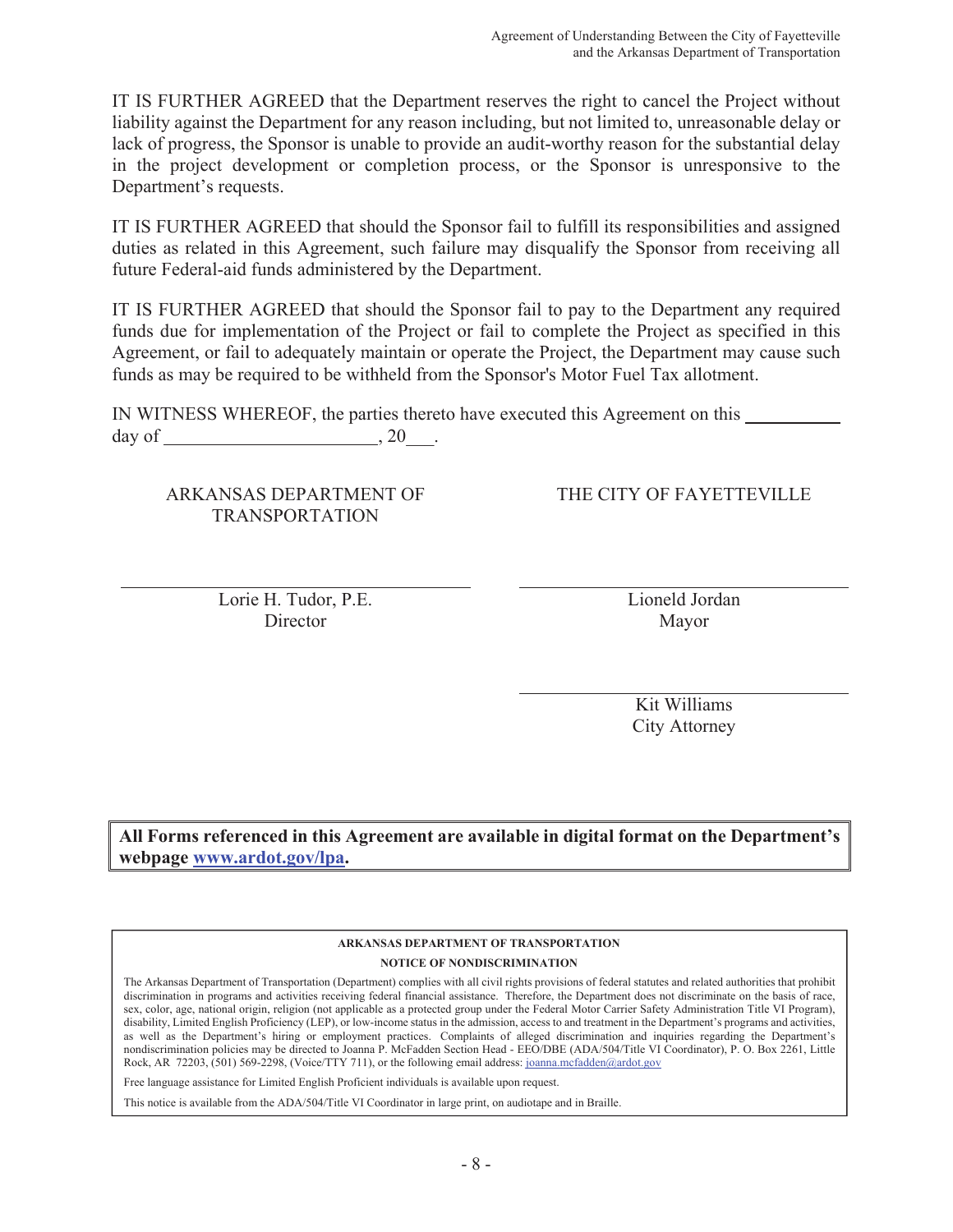Form LPA-005



#### OFFICE OF THE MAYOR

# Designating Full-Time Employee in Responsible Charge

April 5, 2022

Ms. Jessie Jones Division Engineer - Program Management Arkansas Department of Transportation P.O. Box 2261 Little Rock, AR 72203

RE: Job #040876 Job Name: Fayetteville Kessler Mountain Trail (RTP-21) County: Washington

Dear Ms. Jones:

The full-time employee in responsible charge of the day to day oversight for the referenced project will be Zach Foster. This letter certifies that the employee is aware of the duties and functions they are in charge of as outlined in the Agreement of Understanding. This employee may be reached by phone at (479) 444-3472 or by email at zfoster@fayetteville-ar.gov.

Sincerely,

Lioneld Jordan Mayor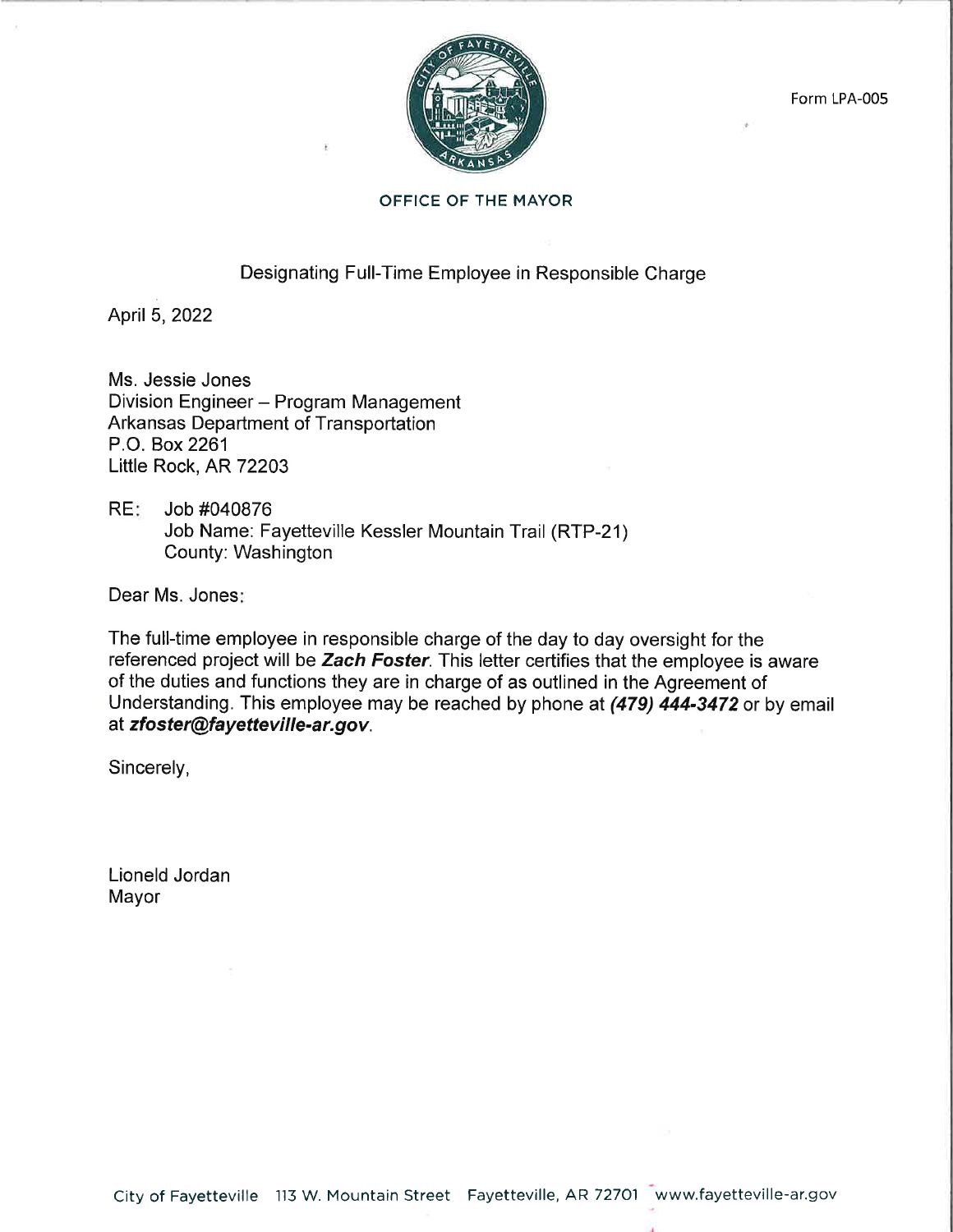# **CERTIFICATION FOR GRANTS, LOANS, AND COOPERATIVE AGREEMENTS**

The undersigned certifies to the best of his knowledge and belief that:

- 1. No Federal appropriated funds have been paid or will be paid, by or on behalf of the undersigned, to any person for influencing or attempting to influence an officer or employee of any Federal agency, a Member of Congress, an officer or employee of Congress, or an employee of a Member of Congress in connection with the awarding of any Federal contract, the making of any Federal grant, the making of any Federal loan, the entering into of any cooperative agreement, and the extension, continuation, renewal, amendment, or modification of any Federal contract, grant, loan, or cooperative agreement.
- 2. If any funds other than Federal appropriated funds have been paid or will be paid to any person for influencing or attempting to influence an officer or employee of any Federal agency, a Member of Congress, an officer or employee of Congress, or an employee of a Member of Congress in connection with this Federal contract, grant, loan, or cooperative agreement, the undersigned shall complete and submit Standard Form - LLL, "Disclosure Form to Report Lobbying," in accordance with its instructions.
- 3. The undersigned shall require that the language of this certification be included in the award documents for all sub awards at all tiers (including sub grants, and contracts and subcontracts under grants, sub grants, loans and cooperative agreements) which exceed \$100,000, and that all such sub recipients shall certify and disclose accordingly.

This certification is a material representation of fact upon which reliance was placed when this transaction was made or entered into. Submission of this certification is a prerequisite for making or entering into this transaction imposed by Section 1352, Title 31, U.S. Code. Any person who fails to file the required certification shall be subject to a civil penalty of not less than \$10,000 and not more than \$100,000 for each such failure.

| City of Fayetteville  |
|-----------------------|
| Sponsor               |
|                       |
| Signature             |
|                       |
| Lioneld Jordan, Mayor |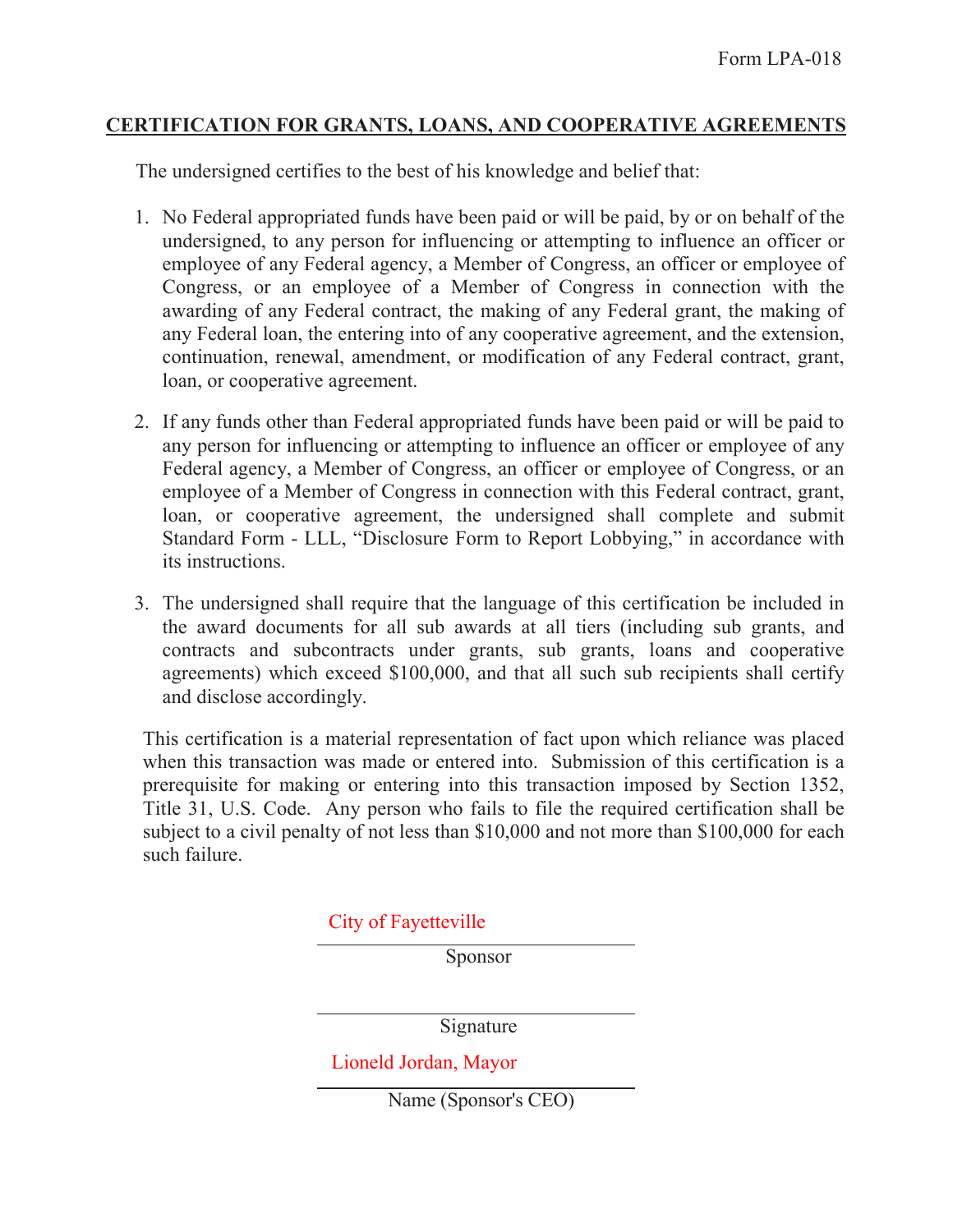# **Federal Funding Accountability and Transparency Act (FFATA) Reporting Requirements**

*(For more information go to https://www.fsrs.gov/)*

FFATA was signed on September 26, 2006. The intent is to empower every American with the ability to hold the government accountable for each spending decision. The end result is to reduce wasteful spending in the government. The FFATA legislation requires information on federal awards (federal financial assistance and expenditures) be made available to the public via a single, searchable website, which is www.USASpending.gov.

A Prime Grant Recipient (Arkansas Department of Transportation (hereinafter called ARDOT)) awarded a new Federal grant greater than or equal to \$25,000 as of October 1, 2010 is subject to FFATA sub-award reporting requirements as outlined in the Office of Management and Budget guidance issued August 27, 2010. **ARDOT is required to file a FFATA sub-award report for any sub-grant awarded to a sub-awardee greater than or equal to \$25,000.** As a sub-awardee, <u>City of Fayetteville entitle and the shall</u> provide the following information to ARDOT in order to fulfill FFATA reporting requirements:

- $\sim$  A unique identifier (Dun & Bradstreet DUNS Number) of the sub-awardee receiving the award and the parent entity of the recipient, should the sub-awardee be owned by another entity;
- $\sim$  The names and total compensation of the five most highly compensated officers of the sub-awardee **if** the sub-awardee in the preceding Federal fiscal year received 80 percent or more of its annual gross revenues in Federal awards; and \$25,000,000 or more in annual gross revenues from Federal awards; and the public does not have access to information about the compensation of the senior executives of the sub-awardee through periodic reports filed under section 13(a) or 15(d) of the Securities Exchange Act of 1934 (15 U.S.C. 78m(a), 78o(d)) or section 6104 of the Internal Revenue Code of 1986. See FFATA § 2(b)(1).